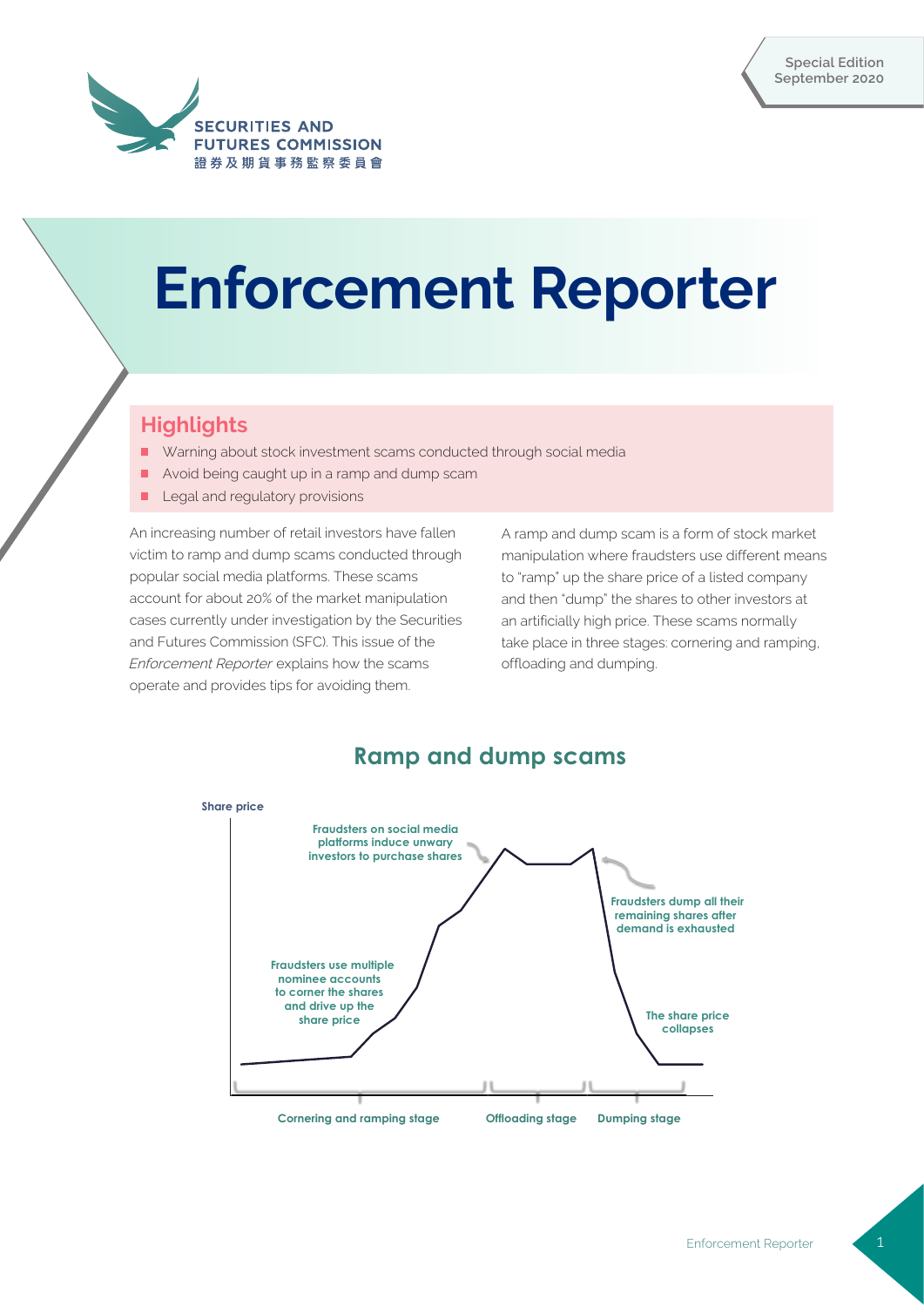



# **Stock investment scams conducted through social media**

#### **Cornering and ramping**

First, the fraudsters pick a listed company which typically has a small market capitalisation, low market liquidity and high shareholding concentration. These stocks are relatively easier to manipulate and the cost of doing so is lower.

The fraudsters purchase a significant portion of the company's shares using numerous nominee accounts. This is referred to as "cornering" the shares. Normally, the aggressive purchases from the cornering and related activities would significantly drive up the share price.

## **Offloading**

In the next stage, the fraudsters begin to offload their shares by colluding with accomplices to disseminate favourable ( and usually false and misleading ) information about the company via popular social media platforms such as Facebook, WhatsApp and WeChat, among others. To induce unwary investors to buy the shares, the fraudsters use various means to try to establish trust ( see Gaining Trust on pages 2-3 ). The share price may go up or stay relatively flat at this stage, depending on the fraudsters' strategy.

#### **Dumping**

The fraudsters may dump all of their remaining shares, leading to a collapse of the share price. Or once the induced demand is exhausted, any further selling—whether by the fraudsters or anyone elsewill also result in a share price collapse. Often, the investors who fall victim to the scam will not be able to contact the fraudsters after the crash.

# **Gaining trust: Online friends**

To convince investors to buy shares, the fraudsters or their accomplices may patiently work to establish a relationship with them on social media by making frequent contact on the pretext of friendship or romance. Once a

relationship is established, the fraudsters may claim that they have inside information about a listed company and use the promise of guaranteed profits to induce the investors to buy the shares at an inflated price.

| Hey there, dinner yet? 7:12F#<br>Yes I am done $7:125 + 4$                                                                               | Good morning, my uncle confirmed that the<br>news will be out at 12pm today, please grab<br>the chance to buy the stock now at market<br>price!! All-in please A.<br>10:17上午 |
|------------------------------------------------------------------------------------------------------------------------------------------|------------------------------------------------------------------------------------------------------------------------------------------------------------------------------|
| Remember the stock I mentioned to you last<br>time? My uncle said the inside news will be<br>out soon, he is a big man in the investment | $\bigcirc$ $\bigcirc$ 10:20 $\pm$ $\mp$                                                                                                                                      |
| bank, his information must be real, wanna<br>chip in?<br>7:13下午                                                                          | Done yet?? 10:25 Lff                                                                                                                                                         |
| Definitely!!! 7:13F#                                                                                                                     | Trade confirmed, I bought 1 million shares<br>at \$3<br>10:35上午                                                                                                              |
| Cool, Get your funds ready tomorrow<br>morning and wait for my instructions, let's<br>get rich together<br>7:14下午                        | Great, please send me the screenshot of<br>your trade records A<br>10:45上午                                                                                                   |
|                                                                                                                                          | I will tell you when to take profits and we will<br>be very rich soon (<br>11:00上午                                                                                           |

#### **These are typical conversations between scammers and victims:**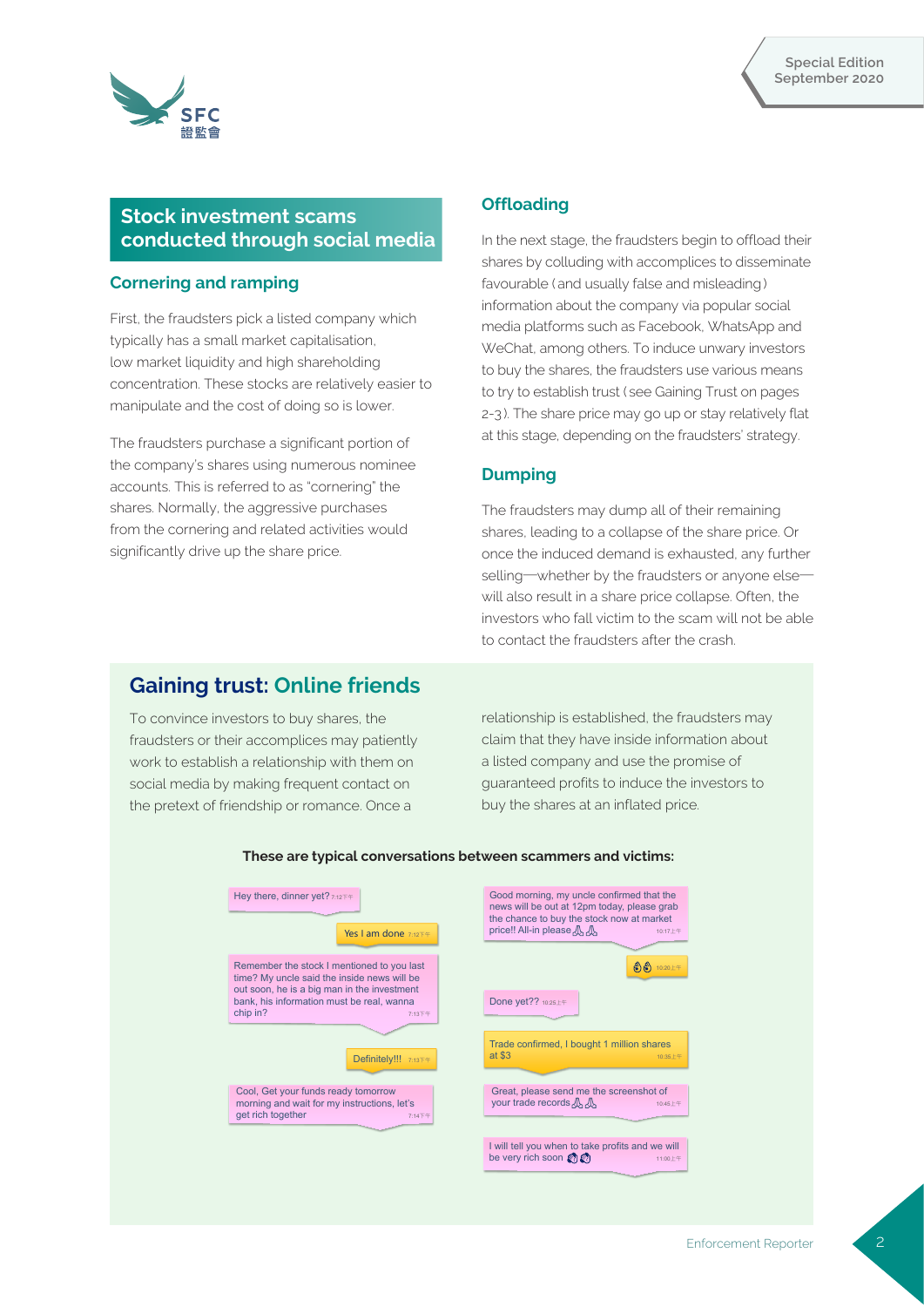

# **Gaining trust: Investment teachers**

Some fraudsters set up investment groups on social media platforms and claim to offer investment tips or inside information to induce investors to join. The fraudsters may identify themselves as "investment masters" or "investment teachers". Some have impersonated

well-known investment advisors<sup>1</sup> and popular market commentators. Often, the unwary investor finds out too late that the other members of the social media investment group were accomplices colluding with the fraudsters to set a trap.



#### **These are typical conversations between an "investment teacher" and the unwary victims:**

 "Advising on securities" is a regulated activity under the Securities and Futures Ordinance and persons conducting such activity may require a licence from the SFC. The public register of licensed persons is available at the SFC's website.

# **Avoid being caught in a ramp and dump scam**

## **1. Be sceptical**

In the virtual world, fraudsters can easily disguise themselves. Be sceptical of the identities of anyone you meet online, particularly if they claim to be an investment advisor or celebrity. Be especially vigilant when offered unsolicited investment advice by online "friends".

## **2. Pay attention to warning signs**

- These red flags are signs of a ramp and dump scam:
- Unsolicited investment advice
- **E** Substantial share price increase without positive news
- **Small cap stock with low liquidity and high** shareholding concentration
- Your online "friend" asks you to send a screenshot of your trading record

## **3. Do your homework**

Many of the stocks recommended by the operators of these scams were clearly overvalued and there was no justification for their prices to surge. Investors are strongly advised to do their own homework before investing or seek independent advice from licensed investment advisors.

## **4. Conquer your greed**

Greed is one reason that these types of scams are successful. Remember that there is no such thing as a low risk investment with high guaranteed returns—a claim frequently used by fraudsters to entice unwary investors by manipulating their fear of missing an opportunity.